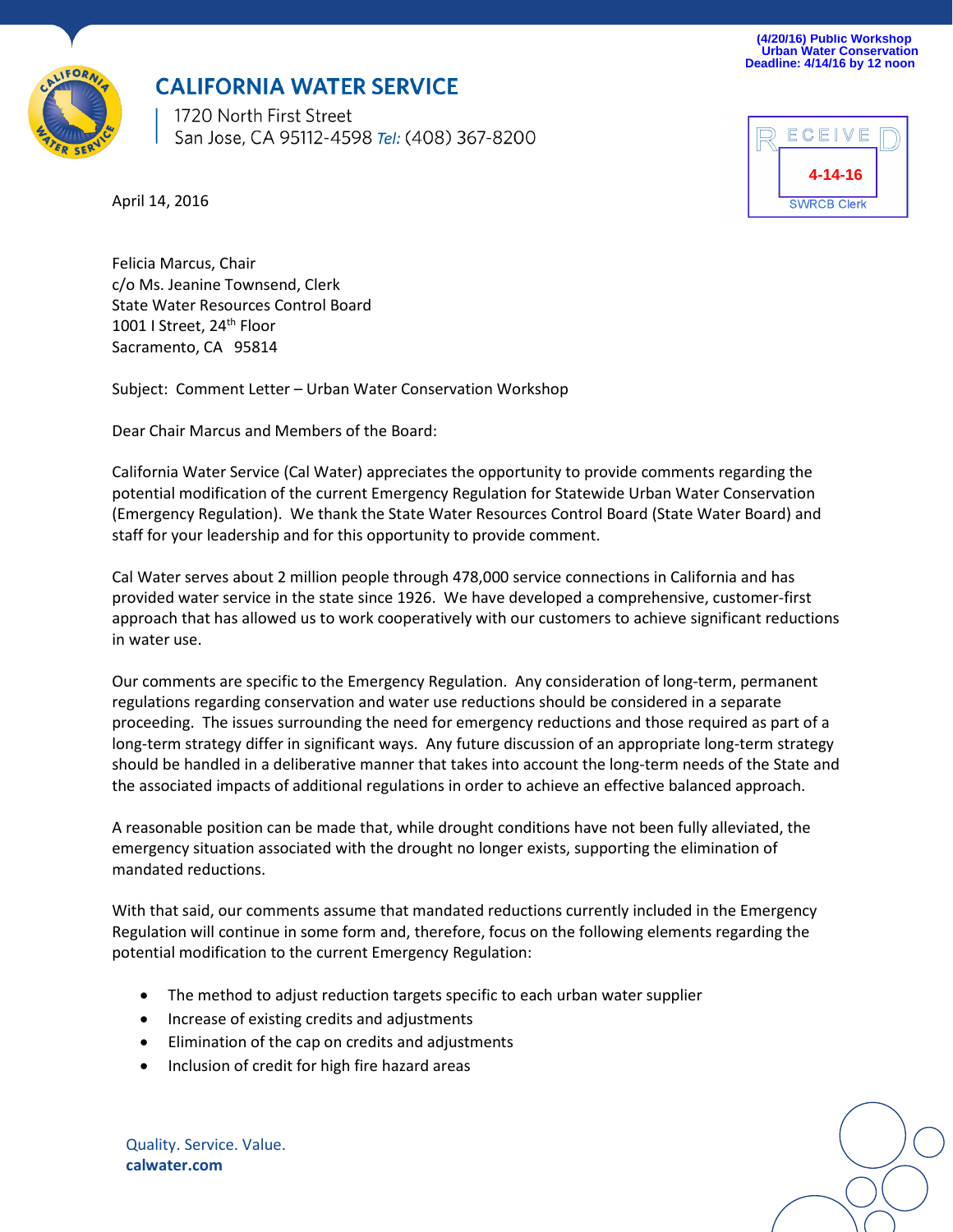

## **CALIFORNIA WATER SERVICE**

Below are our comments to the three questions posed by the Notice of Public Workshop provided by the State Water Board.

### **1. What elements of the existing February 2016 Emergency Regulation, if any, should be modified and how so?**

The Method to Adjust Reduction Targets Specific to Each Urban Water Supplier While the impact of El Niño and winter weather did not provide complete relief from the drought, there have been improvements in water supply conditions that allow for the relaxation of the Emergency Regulation.

We are supportive of a method of adjusting reduction requirements similar to that proposed by the California Water Association in their comment letter. By implementing this approach, reduction requirements would better reflect current water supply conditions leading to increased confidence in the process and requirements.

In order to maintain statewide drought messaging, a minimum reduction requirement could be continued, if deemed necessary.

#### Increase of Existing Credits and Adjustment

In addition to the adjusted reduction requirements noted above, Cal Water recommends that the State Water Board increase existing credits and adjustments. For example, the climate adjustment could be increased from 2%, 3%, and 4%, to 4%, 6%, and 8%, respectively.

#### Elimination of the Cap on Credits and Adjustments

An individual water supplier should not be limited to a portion of its adjustment, simply because it may be impacted by multiple elements such as climate and growth. We urge the State Water Board to remove this cap to provide the full, appropriate adjustments for water suppliers that meet the criteria established for the adopted credits and adjustments.

#### Inclusion of Credit for High Fire Hazard Areas

Executive Order B-36-15, issued by Governor Brown on November 13, 2015, recognizes the significant risk of wildfire during this drought emergency:

WHEREAS wildfires have damaged critical infrastructure, including power plants, and hundreds of thousands of acres are and continue to be vulnerable to debris and mudslides due to scarring from significant wildfires in recent years; and

WHEREAS the magnitude of the severe drought conditions and wildfires continues to present threats beyond the control of the services, personnel, equipment, and facilities of any single local government and require the combined forces of a mutual aid region or regions to combat; and